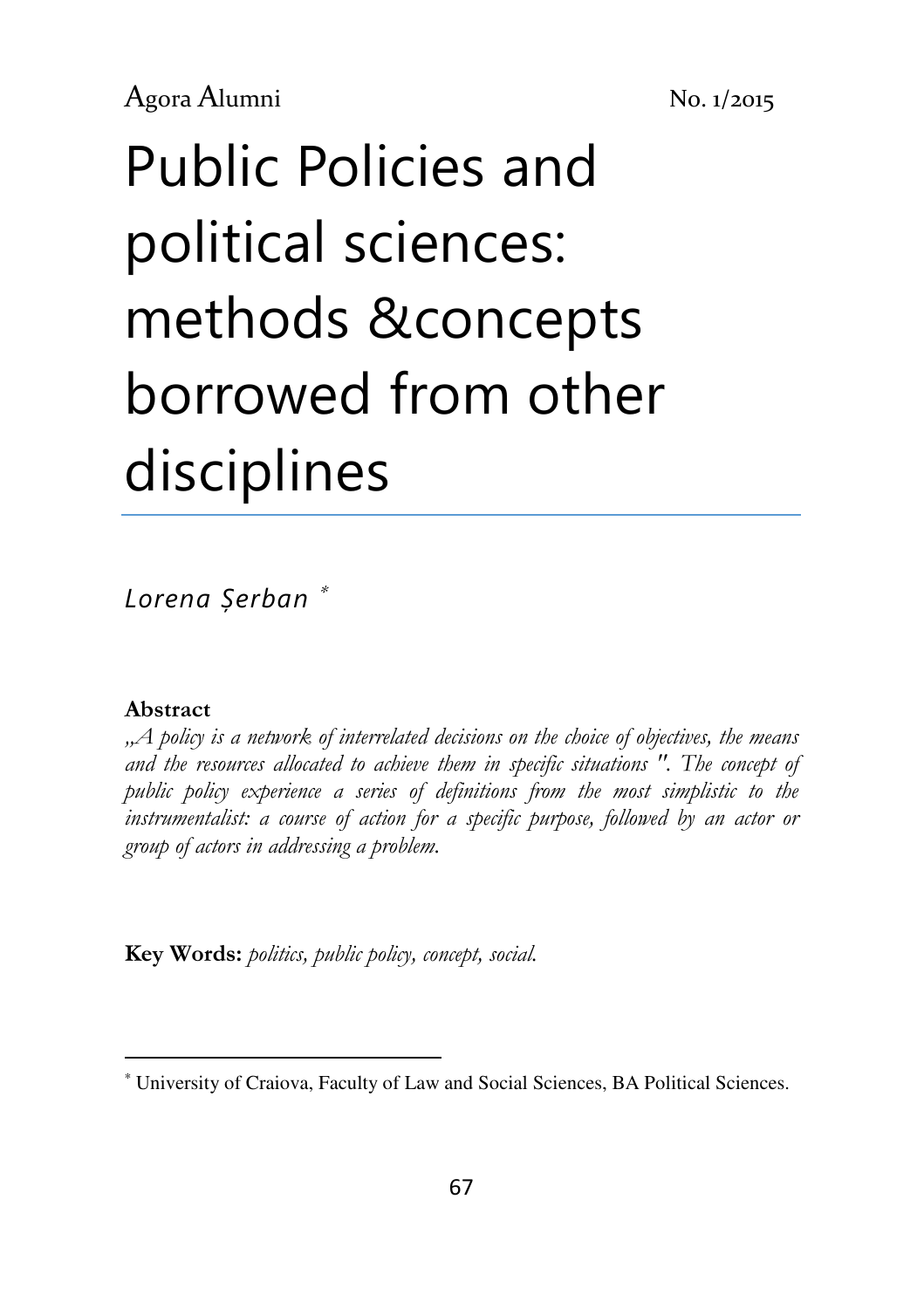Political science regarded as a discipline became more mature and more professionalized. Science conclusions regarding how reality is and how scientific theory relates to reality. Political science includes theories and concepts. Used in various contexts, the word "theory" refers generally thought processes and outcomes as distinct from those of action or practice.

The term "public policy" broke into specialized studies in the current language of Romania rather late (late 90s) and there are still many ambiguities in the common sense of the scope of this notion. Romania preferred to use the term in French literature, namely public policy (politiques publiques). "A policy is a network of interrelated decisions regarding the choice of objectives, means and resources allocated to achieve them in specific situations'.'

The concept of *public policy* experiences a series of definitions from the most simplistic – that governments choose to do or not to do - to the instrumentalist: a course of action for a specific purpose, followed by an actor or a group of actors in addressing a problem.

### What is politics?

In common sense, the term "*political*" is usually taken to apply to something "greater" than individual decisions, but "something less" than the general social movements. Therefore, the policy in terms of level of analysis is a concept placed in the middle.

A second element is one key is that for most authors the term refers to a goal of some sort. Defining the object of a science, generally and of social sciences, in particular, is a complex problem that requires specification of several factors, including:

a) Distinct field they are studying, and from what angle of view;

b) Categories, specific social processes and laws;

c) That the system of science instead of social sciences in general and science in the field of system activity.

In this context, several definitions of political science confirm: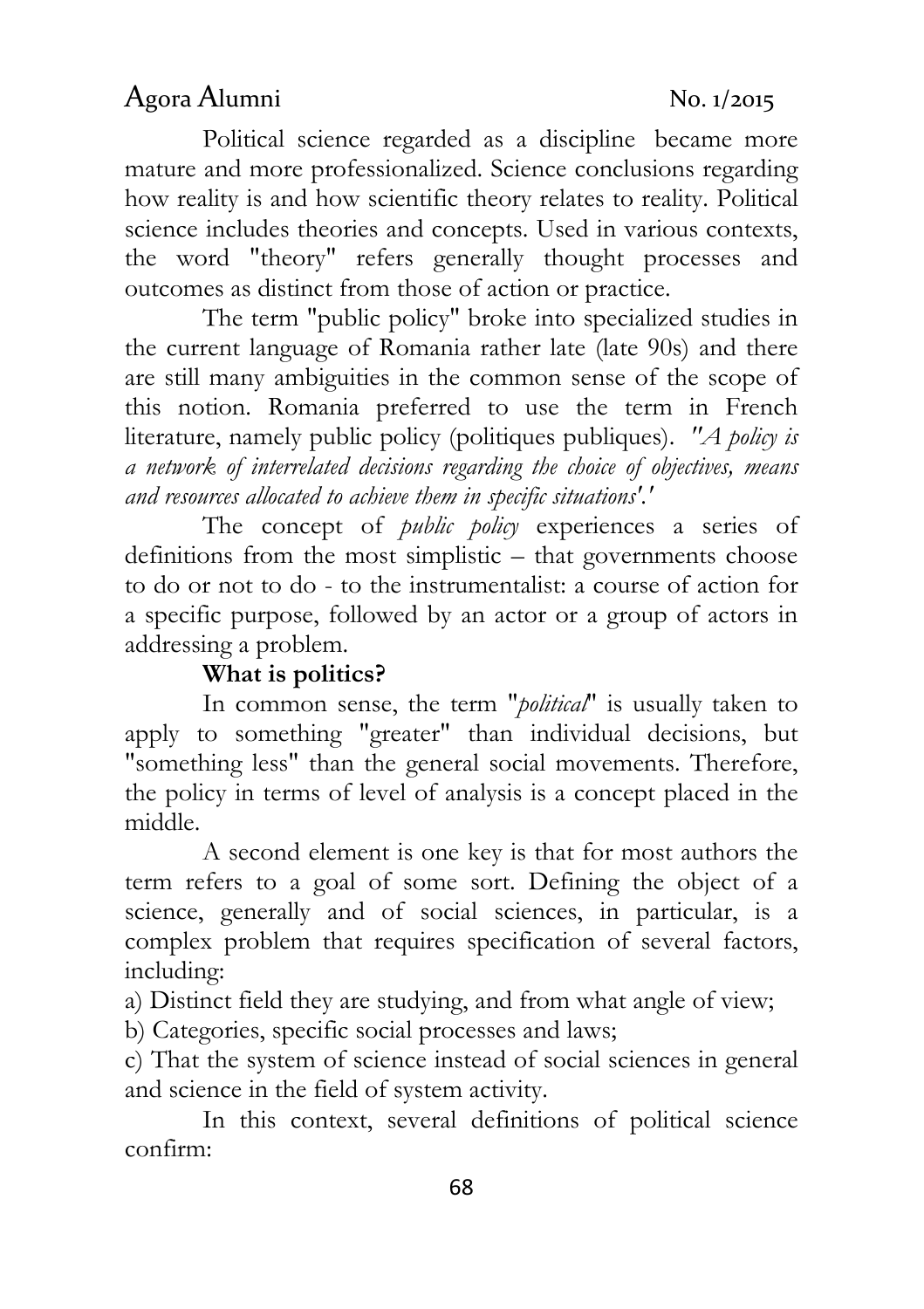1. Gabriel Almond: "Essential object of political science, which she shares with all other sciences, is to create knowledge through inferences and generalizations drawn from experience, the politics".

2. Adrian Paul Iliescu: "Subject (by) study of political science is political sphere".

3. Prof. Calin Valsan: "The object of study of political science is political, as a subsystem of the global social system".

4. Sergiu Tamaș: Political science is that "discipline dedicated to the study of political phenomena, the description and analysis of political systems and political behavior studying the genesis, essence and political events both in the context of a society at a given time, as well as historical perspective".

As a discipline, political science is defined by its substantive concerns by setting her on'' political'' in its many forms. Regarding policy could best be characterized as a constrained use of social power. Hence, by studying to be scientists or the politicians practitioners-can be defined as the study of nature and the sources of those constraints and techniques for using social power within those constraints.

Hybridization process consists, above all, in making and giving borrowed concepts, theories and methods. In any case, political science has always taken much more than it gave. Political science borrowed these important concepts:

In *sociology*: accommodation, aggregate, assimilation, circulation of elites, the working class, social class, clique, cohesion, collective behavior, social control, Protestant ethics, hierarchy, individuality, social integration, legitimacy, militarism.

• Psychology: emotion, alienation, ambivalence, aspiration, attitude, behavior, consciousness, addiction, social movement, personality.

The economy: asset allocation, underdeveloped areas, cartel, corporatism, deficit, diminishing profits, industrialization, liberalism, gross national product.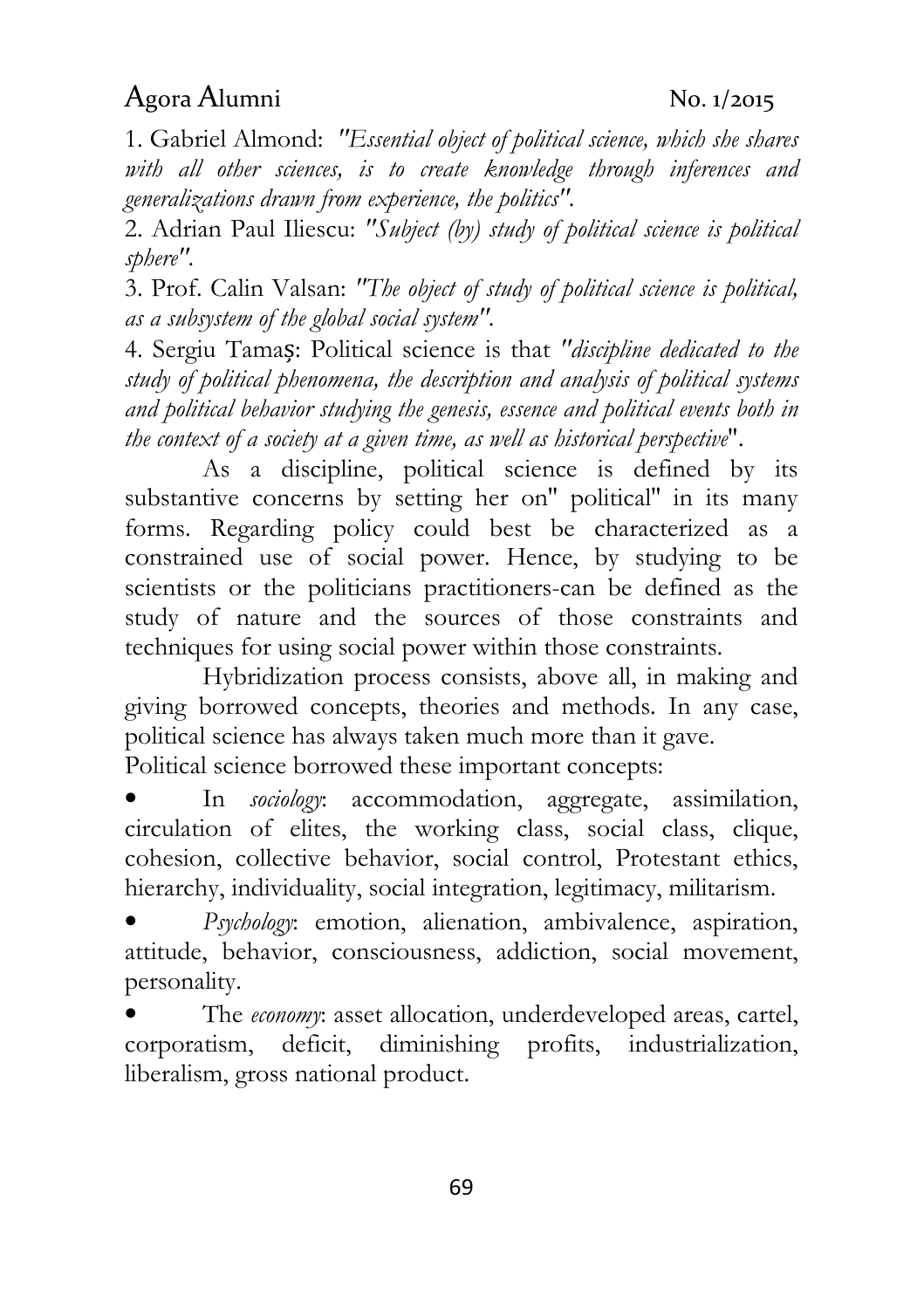From *philosophy and the ancient Greeks*: anarchism, aristocracy, consensus, Democracy, freedom, monarchy, pluralism, tyranny.

From *anthropology*: acculturation, affinity, caste, nepotism, patriarchy, plural society.

• Theology: anomie (indifference to divine law), charisma.

• From journalists and politicians: imperialism, internationalism, neutralism, patronage, syndicalism, left and right.

Since no license is required to adopt a method of research techniques, import was sometimes indiscriminate. Necessary is, first of all, common sense in applying the method to a new field. Too many political analysts still confuse scientific reasoning strategy research and methodological tools. Today, the main source of disputes among political scientists is not, as many might think, the ideology, but the methodology, most of them exogenous to the political science. Debate between ideologues is possible, even if often sterile, but between methodological schools they are inconclusive.

Borrowing methods and statistical techniques is not always beneficial. Many political scientists are using quantitative methods policy. However, others are motivated primarily by interest in the technique, and not substance. They build models of unverifiable routine, quantify over and over shapes. They often choose to discuss minor issues, spending much talent and energy to improve a correlation coefficient, cut hairs with factor analysis. They are productive researchers in computer-any input will result automatically in an output. Few of their work sees the light of day in major magazines because most of their studies are characterized by a painful contrast between analysts highly sophisticated techniques and poor imagination in organizing research, or have given too weak to support the powerful techniques used (Dogan, 1994).